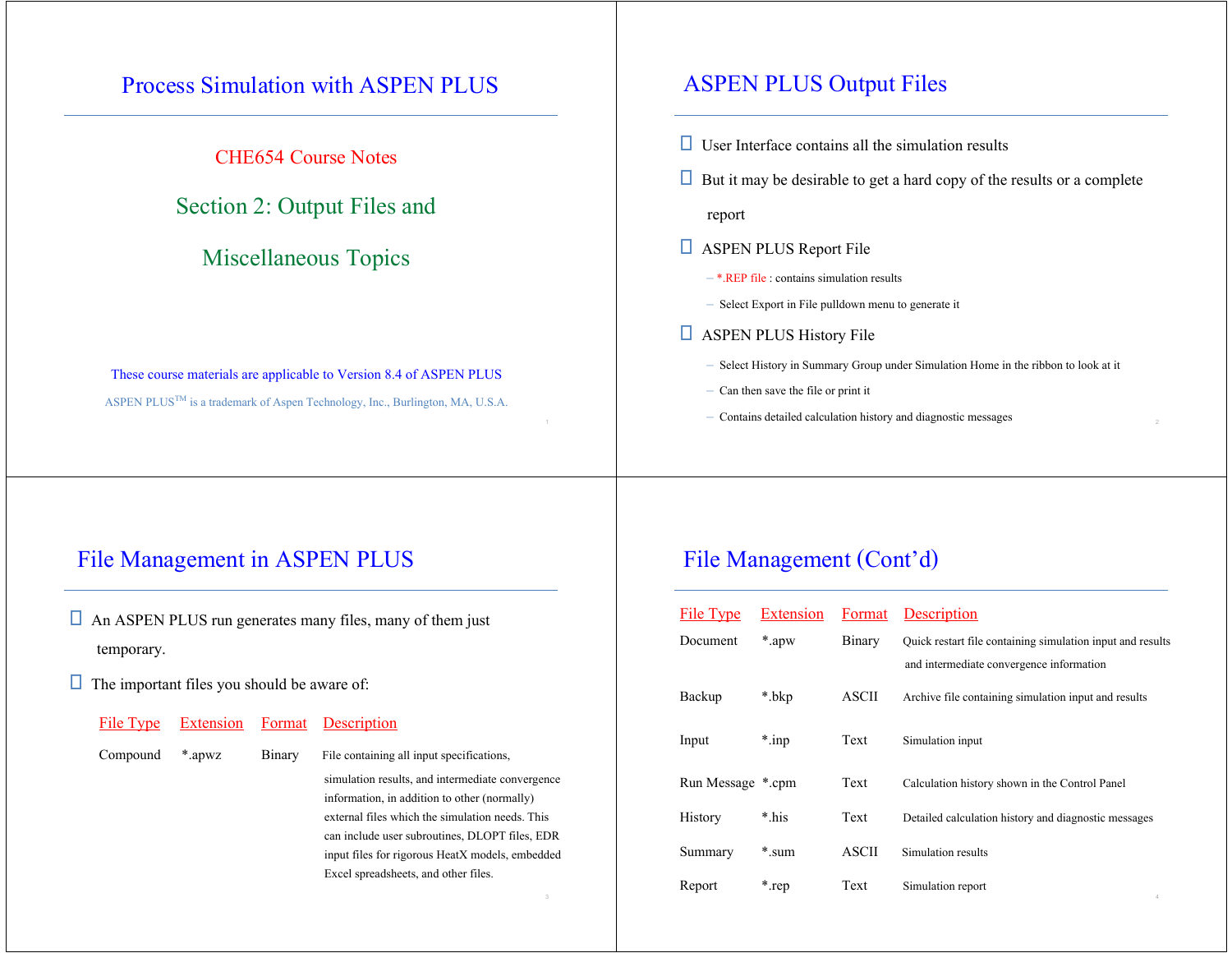## Export in File Pulldown Menu

| Hotel<br>Entrements                                       | Dysamus                            | $\sigma$                                                                                                                                                                                                                                                               |                                                | Esport                                       |                                 | ×              |                   |                                                 | Search aspenCAIT Exchanger |                 | <b>Bo v B</b>                |
|-----------------------------------------------------------|------------------------------------|------------------------------------------------------------------------------------------------------------------------------------------------------------------------------------------------------------------------------------------------------------------------|------------------------------------------------|----------------------------------------------|---------------------------------|----------------|-------------------|-------------------------------------------------|----------------------------|-----------------|------------------------------|
| Sà Feriain<br>edfactories to the lost                     |                                    |                                                                                                                                                                                                                                                                        | + 1 + CHEES4 (New) Folder + CHEES4 A+ Examples |                                              |                                 | $\overline{P}$ |                   |                                                 |                            |                 |                              |
| 25 File Honorandar Land Break<br>2 Round<br>of No liveral | 72 Revised Great<br><b>D</b> First | $\left( 0,1\right)$<br>$\circ$                                                                                                                                                                                                                                         |                                                |                                              | w. C - Search OVESA A+ Examples |                |                   |                                                 |                            |                 |                              |
| Fiousheet                                                 |                                    | Drawing *                                                                                                                                                                                                                                                              | New folder                                     |                                              |                                 | 图片<br>ø        |                   |                                                 |                            |                 |                              |
| Simulation                                                | <b>Main Figurety</b>               | A This PC                                                                                                                                                                                                                                                              | Name                                           | Date modified                                | Type                            | Size           |                   |                                                 |                            |                 |                              |
| All heres                                                 |                                    | <b>E</b> Desirion                                                                                                                                                                                                                                                      | Air Compression Example                        | 5/6/2014 1632 AM                             | Aspen Plus Eaclesti,            | 39.831         |                   |                                                 | Air Compression Example    |                 |                              |
| 1 El Setio                                                |                                    | <b>B.</b> Documents                                                                                                                                                                                                                                                    |                                                |                                              |                                 |                | um ID             |                                                 | AIR-FEED                   | <b>COMP-AIR</b> | COOL-AIR                     |
| > DA Property Sets                                        |                                    | <b>A</b> Downloads                                                                                                                                                                                                                                                     |                                                |                                              |                                 |                | sperature         |                                                 | 60.0                       | \$70.4          | 600.0                        |
| <b>Analysis</b><br><b>La Flowsheet</b>                    | ò                                  | <b>B</b> Marie                                                                                                                                                                                                                                                         |                                                |                                              |                                 |                | sware             | pia                                             | 14.70                      | 220.00          | 220.00                       |
| <b>City Streams</b>                                       |                                    | E. Pictures                                                                                                                                                                                                                                                            |                                                |                                              |                                 |                | sor Frac          |                                                 | 1,000                      | 1,000           | 1,000                        |
| $+$ $\Box$ Blocks                                         |                                    | Wideca                                                                                                                                                                                                                                                                 |                                                |                                              |                                 |                | le Flour          | Banal he                                        | 100.000                    | 100,000         | 100.000                      |
| <b>Ca Unitries</b><br>To Reactions                        |                                    | A Local Disk (C)<br>My 1-18 Red Sea                                                                                                                                                                                                                                    |                                                |                                              |                                 |                | <b>As Flow</b>    | <b>In far</b>                                   | 2885.040                   | 2885,040        | 2885.040                     |
| J La Convergence                                          |                                    |                                                                                                                                                                                                                                                                        |                                                |                                              |                                 |                | unie Flow         | cuft-hr                                         | 37928.442                  | 6527.137        | 5203.502                     |
| > Cal Flowsheeting Options                                |                                    | <b>W.</b> Network                                                                                                                                                                                                                                                      | 4. 3                                           |                                              |                                 |                | halpy             | <b>MMB</b> baller                               | $-0.012$                   | 0.572           | 0.371                        |
| - Da Model Analysis Tools                                 |                                    |                                                                                                                                                                                                                                                                        | File name: Air Compression Example             |                                              |                                 | ٠              | Le Floss          | Trend by                                        |                            |                 |                              |
| > B FO Configuration<br>1 <b>Co Reach Summary</b>         |                                    |                                                                                                                                                                                                                                                                        | Save as type: Backup Files Chitat              |                                              |                                 |                |                   |                                                 | 79,000                     | 79,000          | 79.000                       |
| 1 Eg Dynamic Configuration                                |                                    |                                                                                                                                                                                                                                                                        |                                                |                                              |                                 |                |                   |                                                 | 21,000                     | 21,000          | 21,000                       |
|                                                           |                                    | Summary Files (* aum)<br>Input Files (*.inp)<br>Input Files with Graphics (*.ing;*.apmbd)<br>Run Messages (* com)<br>XML Results File (*.ami)<br>Problem Definition File (*.appdf)<br>ED Solver Report File (*.atsiv)<br>DMO Sciver Active Bounds Report File (*atact) |                                                |                                              |                                 |                |                   | Different types<br>of files you can<br>generate |                            |                 |                              |
|                                                           | K.                                 |                                                                                                                                                                                                                                                                        |                                                |                                              |                                 |                |                   |                                                 |                            |                 |                              |
| <b>Properties</b>                                         | <b>Midel Paints</b>                |                                                                                                                                                                                                                                                                        |                                                |                                              |                                 |                |                   |                                                 |                            |                 | $-3x$                        |
| <b>Constance</b>                                          | $\overline{\mathbf{u}}$            | Mixers/Splitters                                                                                                                                                                                                                                                       | <b>Columns</b><br>Separators.<br>Elehansen     | <b>Beaching</b><br><b>Pressure Changers:</b> | <b>Manizipalators</b>           | Solide         | Solida Separature | <b>User Models</b>                              |                            |                 |                              |
|                                                           |                                    |                                                                                                                                                                                                                                                                        |                                                |                                              |                                 |                |                   |                                                 |                            |                 |                              |
| <b>AV Energy Analysis</b>                                 | $\neg$<br>Material                 | Misse                                                                                                                                                                                                                                                                  | <b>FSplit</b><br>SSolit                        |                                              |                                 |                |                   |                                                 |                            |                 |                              |
| Results Available (problem not yet rus) - Check Status    |                                    |                                                                                                                                                                                                                                                                        |                                                |                                              |                                 |                |                   |                                                 |                            | $m = 0$         | $\sim$ 11 $\sim$<br>通话       |
|                                                           |                                    |                                                                                                                                                                                                                                                                        | GODIA                                          |                                              |                                 |                |                   |                                                 | mm                         |                 | <b>EE 10 2 3 100 100 100</b> |

## Frequently Used ASPEN PLUS Files

#### $\Box$  Compound File (\*.apwz) and Document File (\*.apw)

- ASPEN PLUS main file, created under Save or Save As.
- Contains simulation input and results including graphics.
- Usually very large (0.5 MB 10 MB)
- Binary file; therefore, version-dependent

#### Backup File (\*.bkp)

- ASPEN PLUS archive file, created under Save As or Export
- Contains the same information as \*.apw but opens slower
- Usually small (50 KB 0.5 MB)
- ASCII file; therefore, version-independent

#### Frequently Used ASPEN PLUS Files (Cont'd)

#### $\Box$  Input File (\*.inp)

- ASPEN PLUS input file, created under Export.
- Contains only input in keywords format; very small file
- Convenient for debugging and viewing the entire flowsheet input
- Text file; therefore, version-independent

## Note: All Document, Backup, and Input files can be opened by ASPEN PLUS but the Input files will not retain the original drawing of the flowsheet.

#### ASPEN PLUS Stream Specifications

- $\Box$  The Material Streams Sheet is used to:
	- 1. Define the flow rates, compositions, and thermodynamic states
		- of all process feeds.
	- 2. Provide initial guesses for tear streams.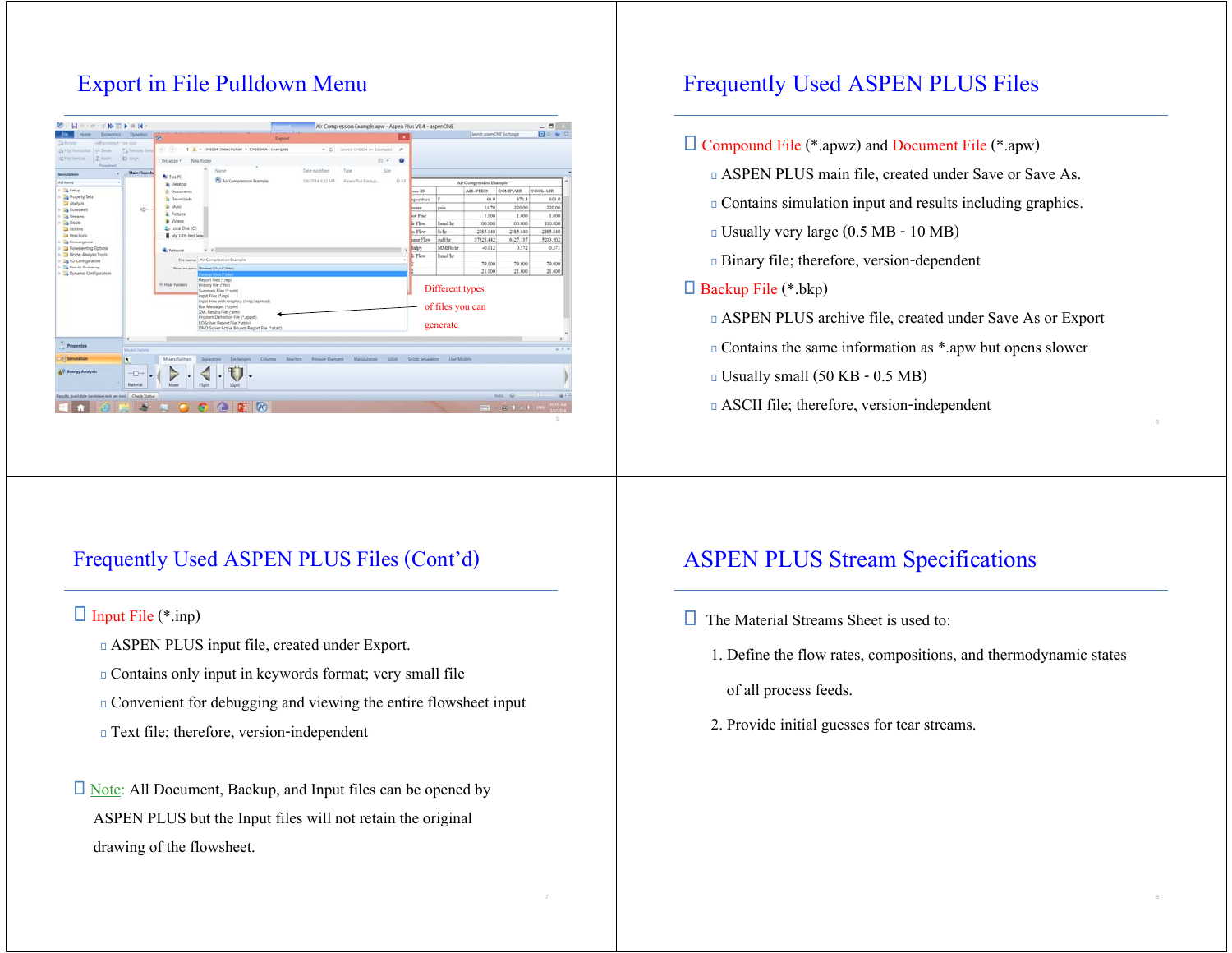## Sign Convention for Heat and Work in A+

 $\Box$  Energy equation:

 $H_{\text{out}} + Q_{\text{out}} + W_{\text{out}} = H_{\text{in}} + Q_{\text{in}} + W_{\text{in}}$ 

 $\Box$  Heat supplied to a block (e.g. reboiler, heater) is (+)

 $\Box$  Power supplied to a block (e.g. pump) is (+)

# Miscellaneous Topics in User Interface

- **Exporting Stream Results** 
	- To a printer
	- To Microsoft Excel
- $\Box$  Creating a new (user-defined) units set for input data and output results

Creating a PFD (Process Flow Diagram) of a flowsheet



### Microsoft Excel after Pasting from the Clipboard

|                     | AIR-FEED     | <b>COMP-AIR</b> | <b>COOL-AIR</b> |
|---------------------|--------------|-----------------|-----------------|
| Substream: MIXED    |              |                 |                 |
| Mole Flow lbmol/hr  |              |                 |                 |
| N2                  | 79           | 79              | 79              |
| 02                  | 21           | 21              | 21              |
| Total Flow lbmol/hr | 100          | 100             | 100             |
| Total Flow lb/hr    | 2885.04      | 2885.04         | 2885.04         |
| Total Flow cuft/hr  | 37928.44     | 6527.137        | 5203.502        |
| Temperature F       | 60           | 870.4268        | 600             |
| Pressure psia       | 14.7         | 220             | 220             |
| Vapor Frac          | $\mathbf{1}$ | $\mathbf{1}$    | $\mathbf{1}$    |
| Liquid Frac         | $\mathbf 0$  | $\mathbf 0$     | $\mathbf 0$     |
| Solid Frac          | $\mathbf{0}$ | $\mathbf 0$     | $\mathbf{0}$    |
| Enthalpy Btu/lbmol  | $-121.5394$  | 5717.349        | 3709.957        |
| Enthalpy Btu/lb     | $-4.212745$  | 198.1723        | 128,5929        |
| Enthalpy MMBtu/hr   | $-0.0121539$ | 0.5717349       | 0.3709957       |
| Entropy Btu/lbmol-R | 0.7903291    | 2.13319         | 0.4469793       |
| Entropy Btu/lb-R    | 0.027394     | 0.0739397       | 0.015493        |
| Density lbmol/cuft  | 0.00263654   | 0.0153206       | 0.0192178       |
| Density lb/cuft     | 0.0760653    | 0.4420069       | 0.5544419       |
| Average MW          | 28.8504      | 28.8504         | 28.8504         |
| Liq Vol 60F cuft/hr | 85.79137     | 85.79137        | 85.79137        |